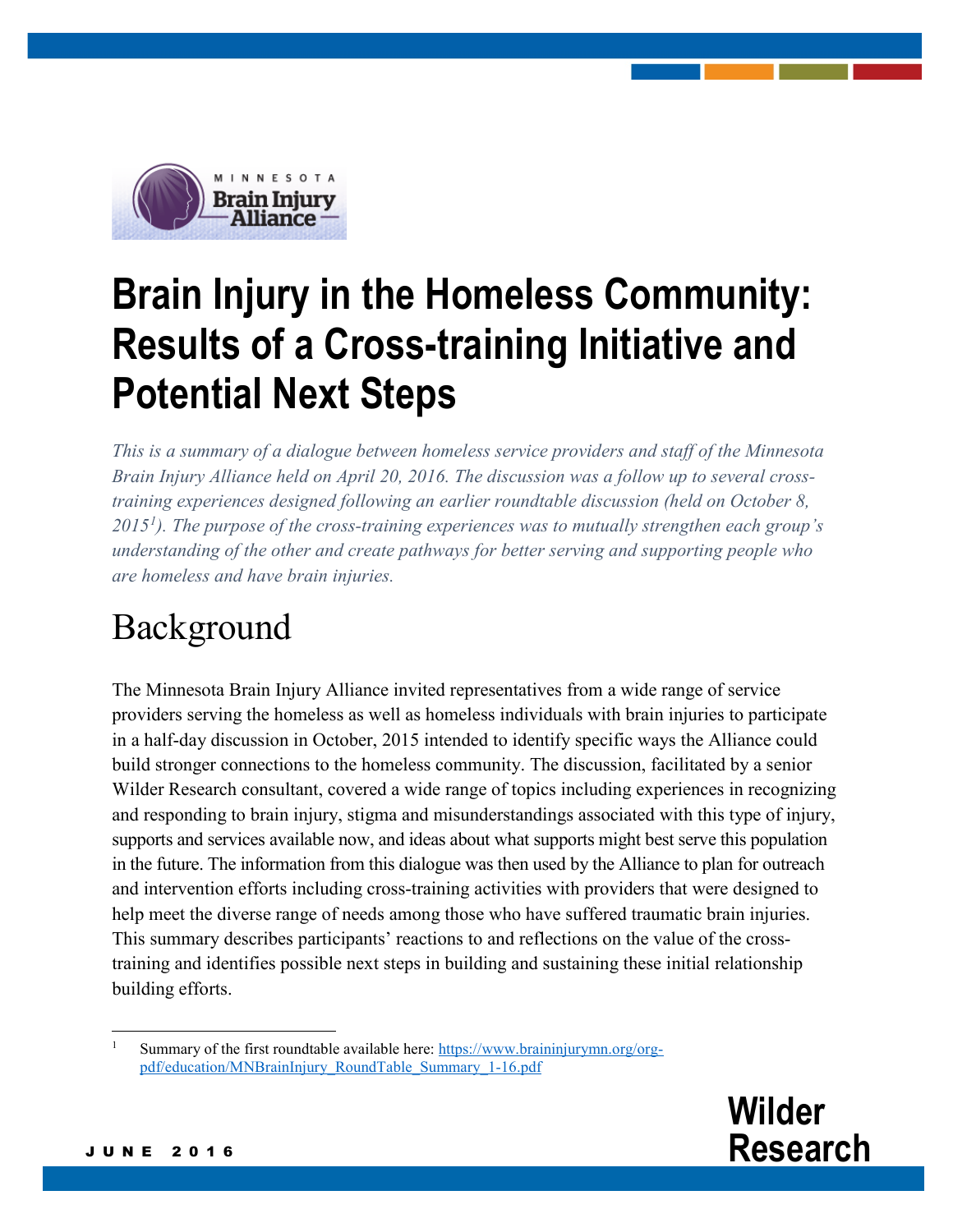## What was helpful from the cross-trainings?

Cross-training helped many homeless service providers recognize the wide variety of injuries, symptoms, and impacts that can be present among people who have sustained a brain injury. This increased knowledge helped providers (both staff and volunteers) better identify clients who may have a brain injury and work with them more effectively to identify resources. Other providers (during the small group discussion) also noted a "softening" of reaction from staff toward clients who have brain injuries. As one provider mentioned during the initial discussion:

*"For [the staff] who had heard this, it was reaffirming; for others it was level setting. It gave staff a leveling and helped them have patience with clients they encountered."*

This increased knowledge also helped providers make connections with MN BIA as needed. As another provider added,

*"[Volunteers] realized there was no magic wand... They have a better understanding. Volunteers are starting to make appointments with MN BIA – it's a huge breakthrough."* 

For MN BIA staff members and volunteers, participating in cross-training was an opportunity to see how their process differs from that of homeless service providers:

*"[Cross-training] was amazing because we are used to being in an advocate role. When we meet a client, we go into problem solving mode. It was helpful to see how homeless service providers go more slowly… The clients might need more time to understand the steps."*

The connections facilitated by cross-training also helped MN BIA staff and homeless service providers work together to best assist clients. Two participants – one from MN BIA and one homeless service provider – described how they worked together to advocate for one client who was close to losing his housing:

*"It takes a team; we both had to send lots of emails and make lots of calls. [Client] finally got case management [in April]. We started on this last October."*

*"Without [MN BIA staff] I wouldn't have known what to do… [Client] doesn't even remember how to answer the phone."*

*"[Provider] gets to be our eyes. Because of the high caseload at MN BIA, we seldom see clients face to face. It's a huge disadvantage to us. [Provider] could see what [the client] had to eat and that he couldn't answer the phone."*

Another participant, who has had personal experience with TBI, emphasized the importance of having face to face contact in the support process:

*"What a difference it makes when somebody sees [a client's] home, sees their struggle… It's so good for people who work with services to see what life is actually like."*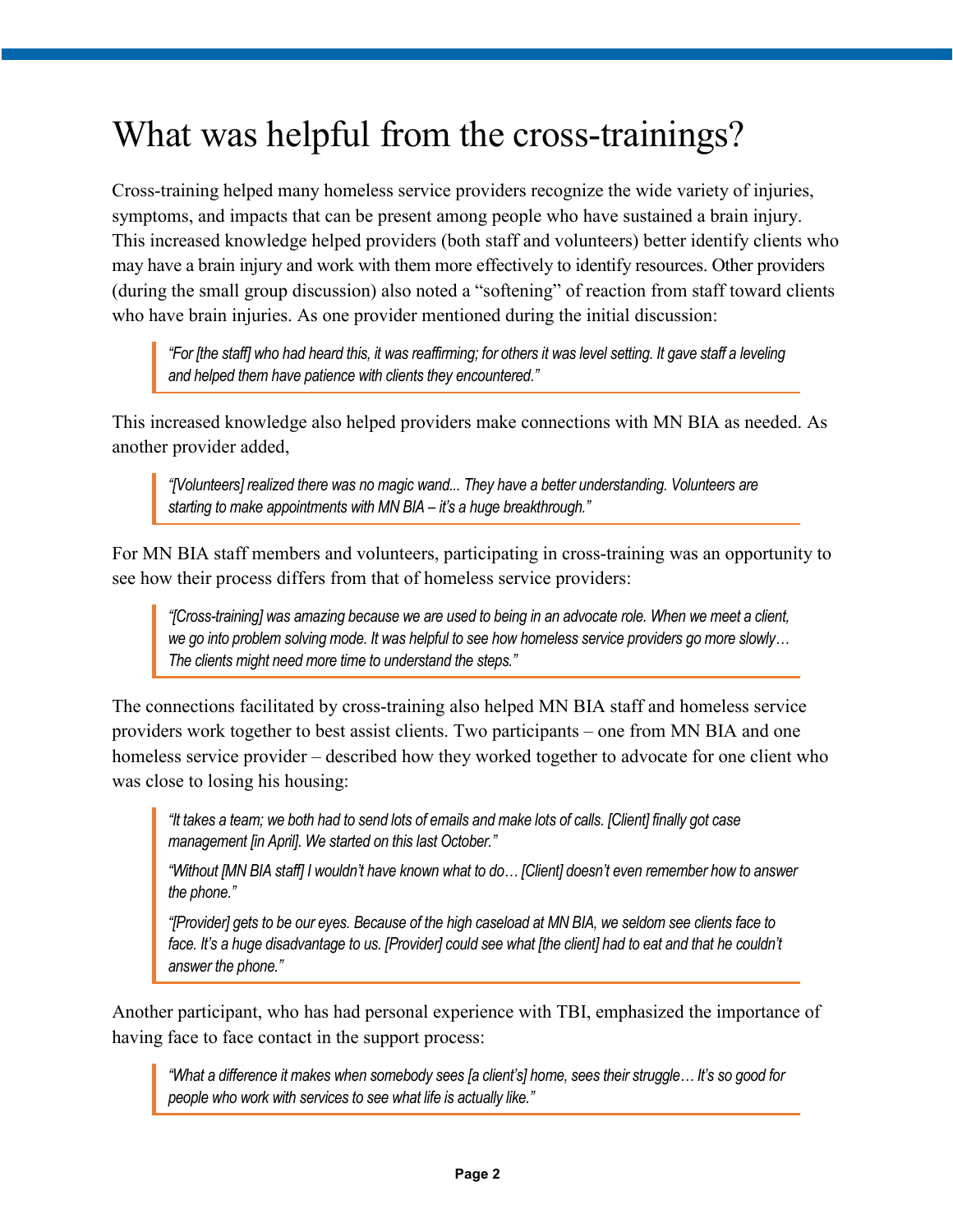## What did we learn from our last conversation and what gaps exist?

In the first discussion on October 8, participants discussed the higher prevalence of brain injury among particular groups. Participants also discussed the complexities that make it difficult to recognize and diagnose brain injury, such as the layering of multiple physical and mental health issues and the invisibility of brain injury. Participants also noted that navigating the process of finding and securing support is often unwelcoming and overwhelming for clients, and that client trust is hard to gain and easy to lose.

Another topic that emerged is the difficulty of keeping volunteers in homeless service organizations up to speed and educated on brain injury. Participants in this discussion had a number of suggestions to help keep volunteers educated and trained on an ongoing basis. One provider suggested having outreach workers regularly staffed in volunteer areas:

*"Someone [in outreach from MN BIA] coming to shelter on a regular basis could keep volunteers up to speed. Then, homeless folks could see them regularly in house. It helps on both sides."*

Other participants suggested various ways of providing effective onboarding as well as ongoing contact and training:

*"Asking volunteers to do training is difficult – they work during the day and come at night… Even providing a flier of basic information or a short video of basic knowledge about TBI [would help]."*

*"Onboarding is crucial… If there was a way to have multimedia, utilizing YouTube would be great. Onboarding and then important sequential reminders."*

MNBIA staff also acknowledged the importance of training their new and incoming staff:

*"From the flip side, BIA has new staff coming in all the time. We also need to be training staff so that they have their eyes open and they know and they are integrated into the relationships we are building with the homeless service providers."*

This brought the discussion back to the importance of the connections between MN BIA staff and providers. The importance of providing a "warm handoff" had been discussed in the first discussion, and several participants re-emphasized the importance of that connection here:

*"When we have an Education and Outreach Specialists [from MN BIA] hanging around, there's less of a need for a person to retell their story again. They can build that relationship. There is benefit to having the relationship grow in the environment where people are coming, especially when people are homeless and you can't go to them."*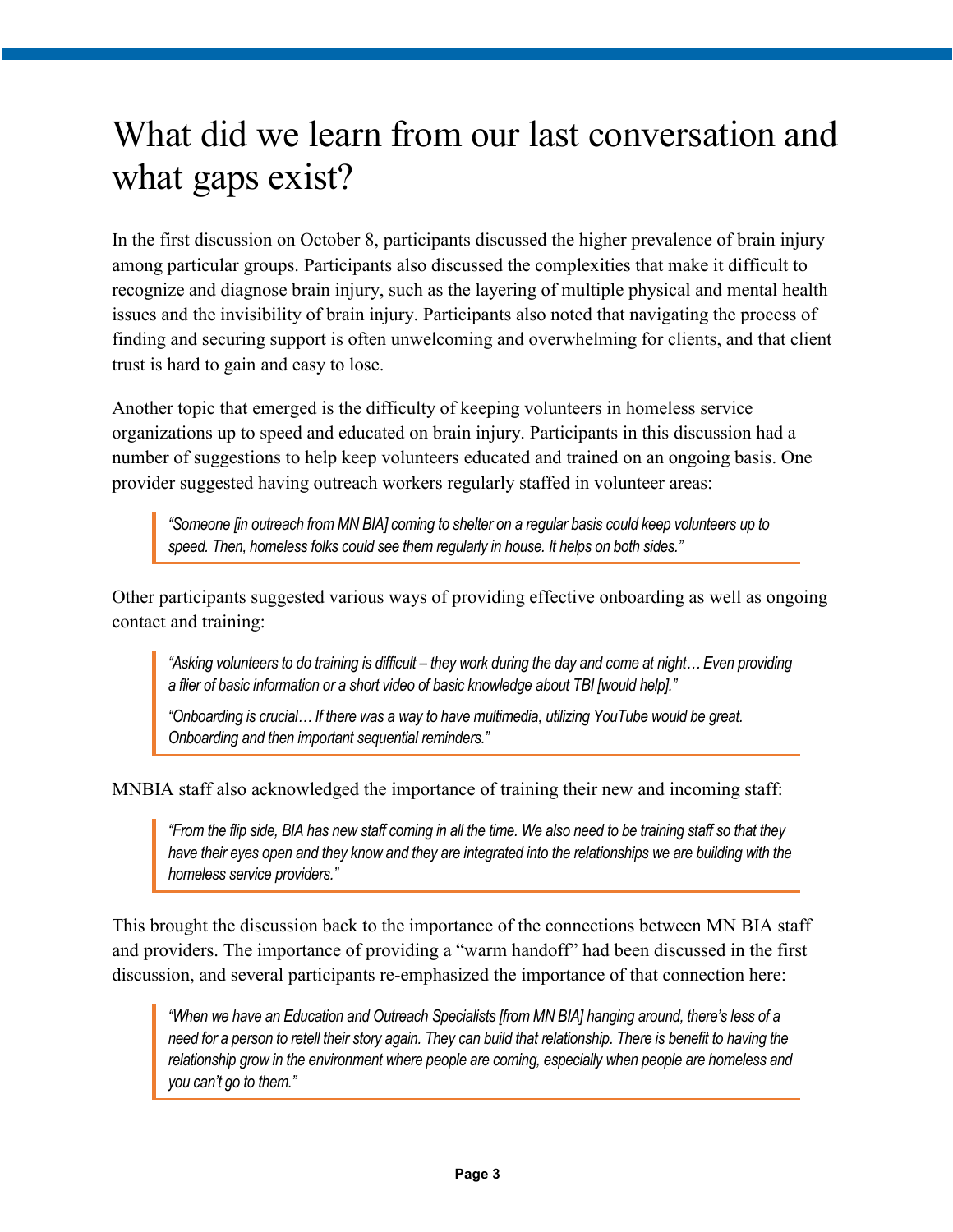Participants also discussed the importance of understanding and communicating roles within organizations to facilitate those connections and provide effective training across roles:

*"There's a lot of talk about warm handoff to outreach people. The people who are actually following up are Resource Facilitators [from the MN Brain Injury Alliance], not the Education and Outreach Specialists [from MN BIA]. It's different. But, the person has to explain their story again and there's a whole rebuilding of trust… If advocates would just conference us right in, that helps."*

*"I am very comfortable helping staff, but I'm not the person they should be referring someone to, that's the Resource Facilitators. There are two relationships."*

*"I think there are the direct providers and the secondary providers. The direct providers are actively seeking out training because they realize they are encountering folks. Maybe there needs to be trainings for secondary providers – front desk folks, payees, et cetera – who aren't necessarily thinking of themselves as direct service or advocates."*

#### What are some potential next steps to take?

Participants suggested a number of potential ways to enhance knowledge and connections among providers and MN BIA staff. These suggestions included:

- Continue to build relationships, trust, and rapport between the MN BIA and homeless service providers; continuing to facilitate face-to-face connections within different organizations and alliances
- Seek to better understand how service organizations connect and create an organizational flow chart to guide workers
- Have a Resource Facilitation staff person available at each agency who can work in a handson role with homeless individuals
- **Create a release of client information form or procedure that works across all organizations;** creating a collaborative database to better track individuals
- Create/enact flexible policies for contacting clients (calls vs. text messages, conference calls, video conferencing, more regular contacts) based on individual client preferences and needs, rather than a standard or inflexible policy for all clients
- **Provide ongoing training and consultation for volunteers and staff (both primary and** secondary providers) across organizations, free of charge
- **Continue with roundtable format in some way to facilitate ongoing high-level conversations** among organizations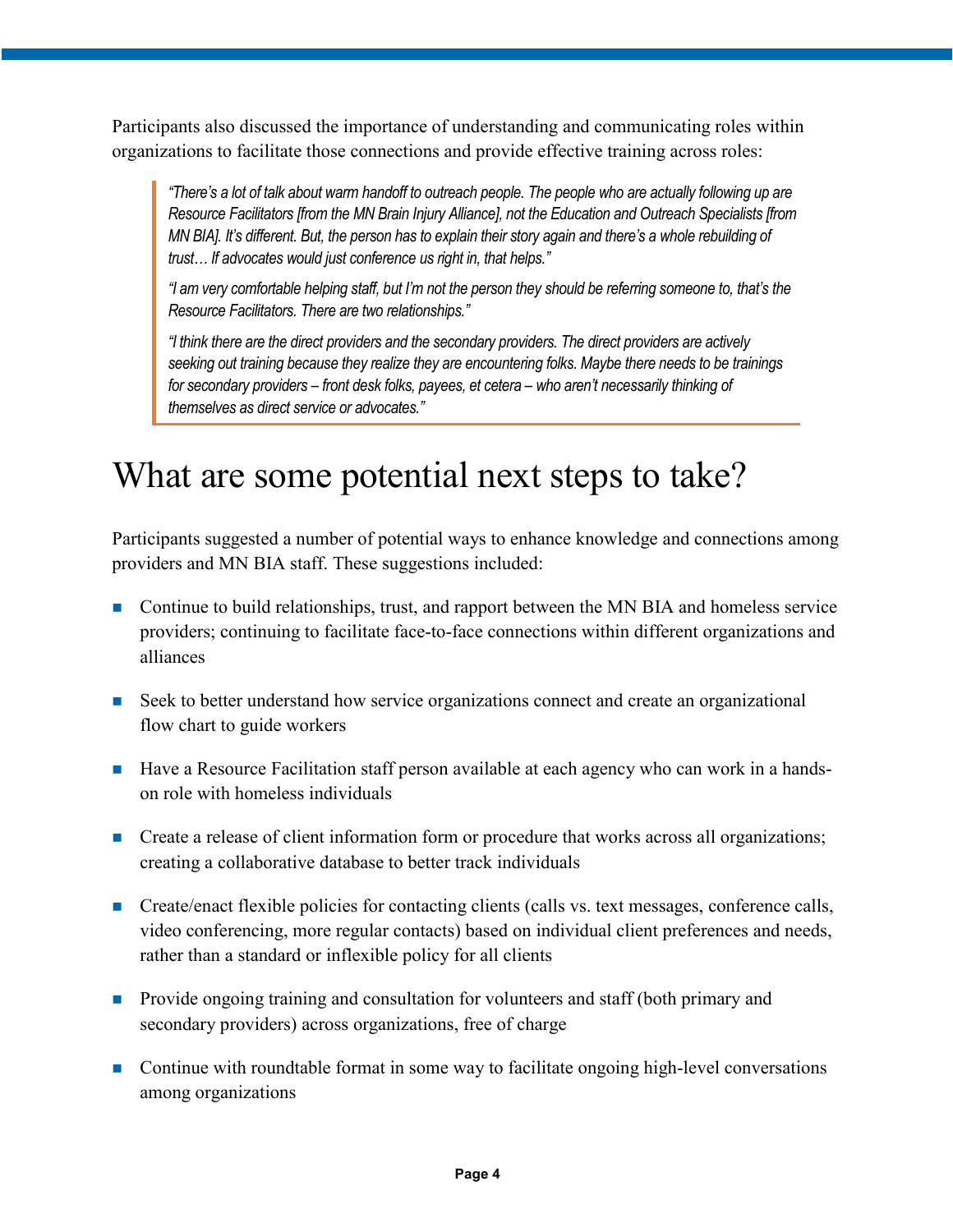- **Create a protocol that can be easily followed by shelter staff when an individual is identified** with a possible brain injury, in order to encourage earlier intervention
- **Create a guide or provide another form of assistance to make neuropsychological reports** easier to read and understand. Offer steps and implementation strategies to support the individual with a brain injury
- If Identify strategies or provide assistance that can streamline the process for obtaining medical records in order to help individuals qualify for benefits (social security, county assistance, waiver services, etc.)
- MN BIA should change the order in which they collect information about individuals who might need help. Start with questions about basic health and safety needs before collecting the private background and demographic data. This will help to establish rapport and create a more dependable working relationship
- **Provide opportunities for individuals with brain injury who have experienced homelessness** to participate in discussion groups or support groups in locations that are welcoming and accessible
- Help create easier on-ramps to county and state services so that help can be more accessible to people with brain injury who are experiencing homelessness
- **Create policies and procedures among shelter providers so that the support of those with** brain injuries is not dependent on one staff person or "champion" within each agency

## Final comments

Across the board, participants were thankful to be a part of the roundtable discussions; they were happy to meet individuals from other organizations, understand that their struggles were not unique, and get some ideas on how to move forward to do effective work. Participants were also enthusiastic about the relationships that had been built over the course of the cross-training initiative and were eager to see these relationships continue. There was also interest in developing a strategy for ongoing training, more frequent contact among service providers and Alliance staff and volunteers, and the production of short video training segments that could be easily downloaded by both staff and volunteers serving in provider agencies. Based on the range of suggested next steps, it would be useful to seek additional funding to both prioritize and begin implementing the recommendations outlined in this report.